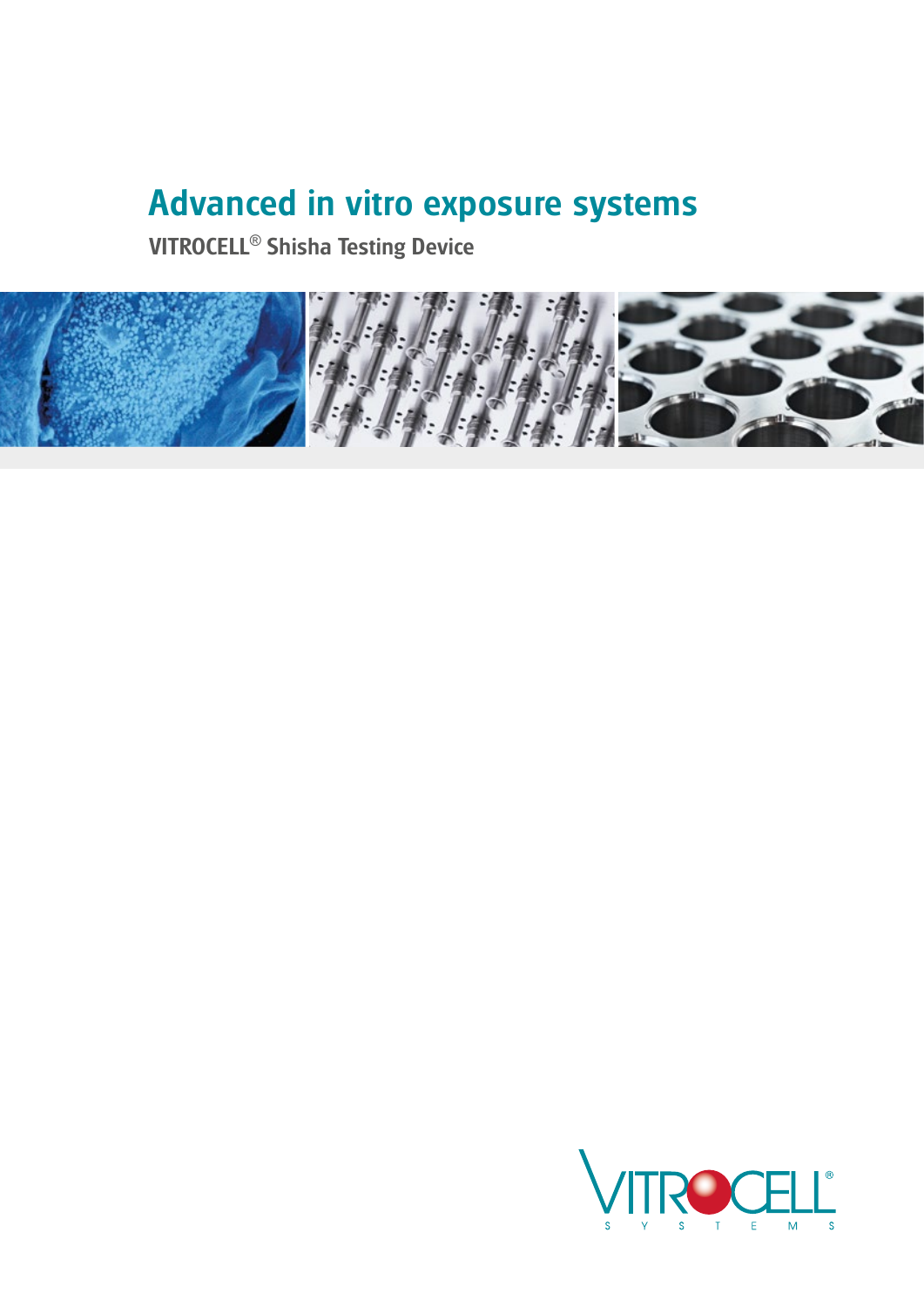## **VITROCELL**® **Shisha Testing Device**

**Testing of water pipe tobacco according to ISO 22486**

The new device is designed for machine smoking of water pipe tobacco. It is used in combination with the renowned VC 1 Smoking Machine featuring an increased puff volume.

Emissions of water pipe tobacco may be used for chemical analysis or in vitro exposure. The device can be combined with any VITROCELL® Exposure System. All parameters such as puff volume, frequency, puff duration and puff profiles are set according to ISO. The water pipe head is made of ceramics and can be operated either with charcoal or electrical heating.



Integrated electrical heating device





**MROCEL** 

Device

Testing

Shisha

Heating via charcoal

Useful tools for charcoal operation

#### **Features**

- $\circ$  Puff duration: 2.6 s  $\pm$  0.1 s
- $\circ$  Puff volume: 530 ml  $\pm$  10 ml
- $\circ$  Puff frequency: 20 s  $\pm$  0.5 s
- Square puff profile
- Electrical heating: 280 °C ± 10 °C
- User-friendly temperature control unit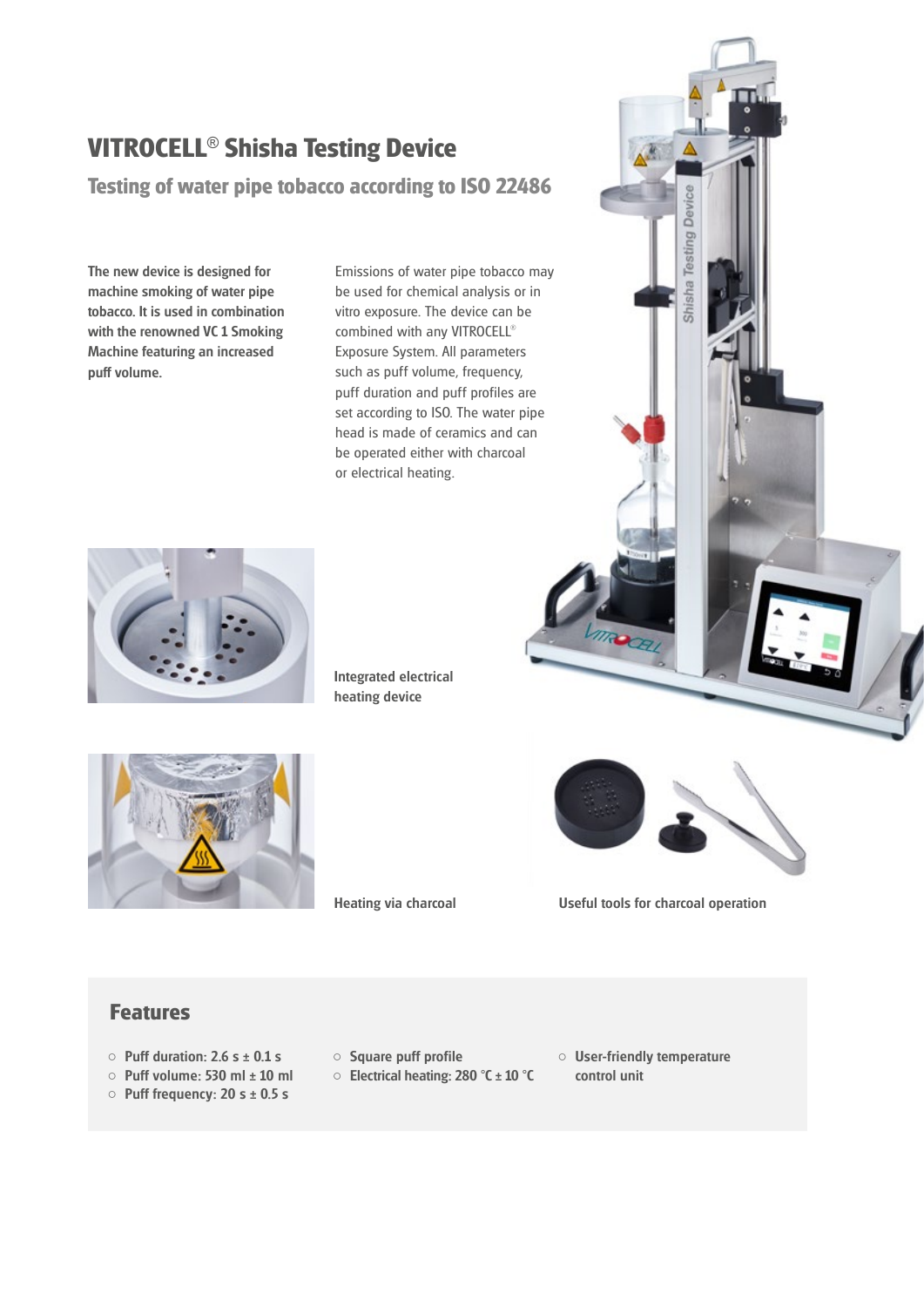



electronic cigarettes as well as for testing of water pipes (shishas). For higher puff volumes it is possible to equip the machine with different cylinder sizes (200, 300 and 600 ml) without compromising the accuracy of the puff profile. The essential requirement for the "Shisha smoking" application is a significant larger puff volume of up to 600 ml.

The conversion procedure to the higher/smaller cylinder size is possible within less than 10 minutes. The Shisha option is designed for an easy upgrade of an already existing VC 1 smoking machine.



Controller for electrical heating with touchscreen display



Ceramic head with tobacco holder and tamper



VITROCELL® VC 1 Smoking Machine with increased puff volume

### **Technical Data**

| Dimensions without racks: | 565 x 225 x 902 mm (L x W x H) |
|---------------------------|--------------------------------|
| Voltage:                  | 110-120 V, 140 W, 5 A          |